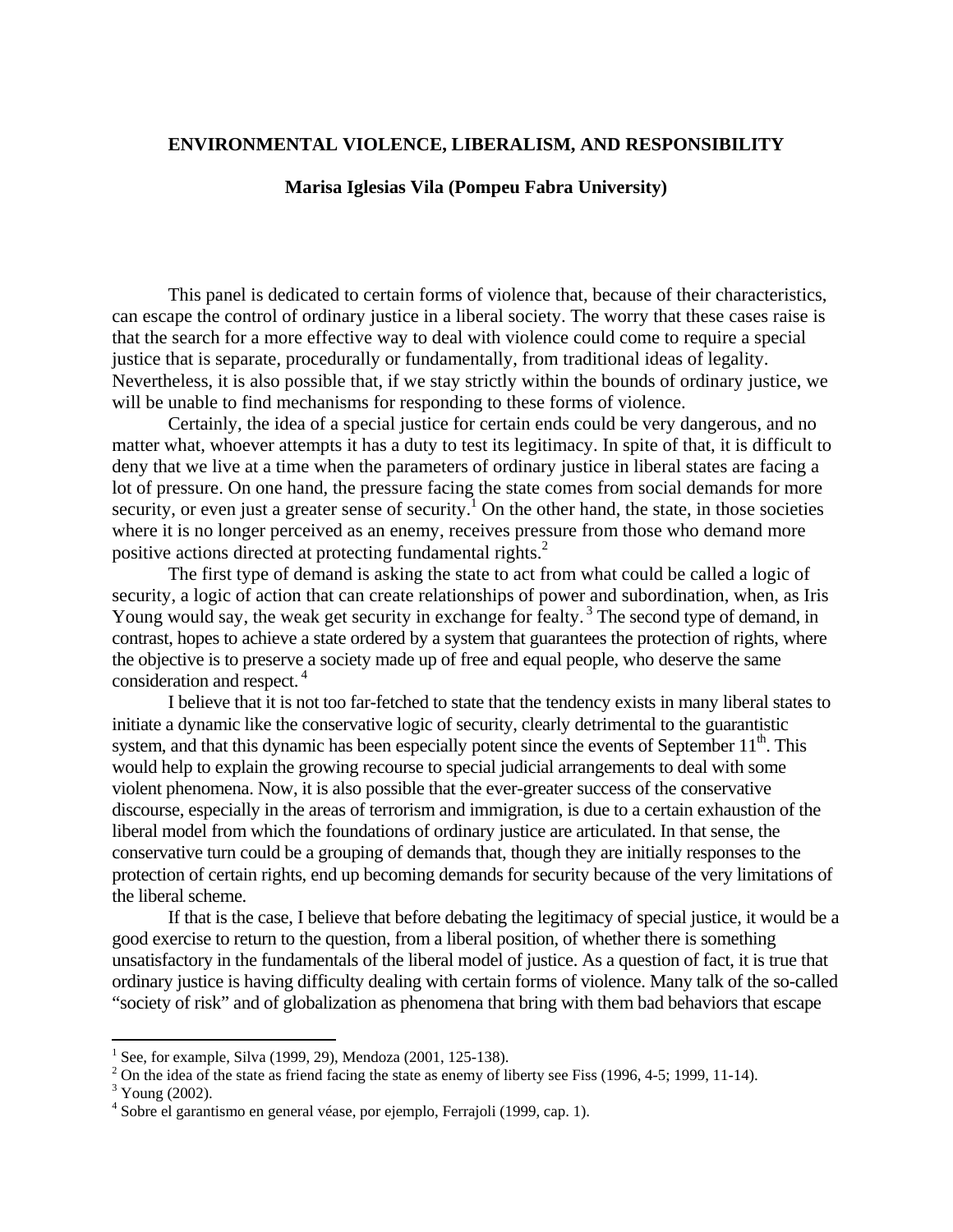the individual dimension and that, because of their complexity, cannot be dealt with through the classic tools of responsibility and prevention. 5 But I prefer to emphasize another factual situation that helps to explain the difficulties that the liberal state has in facing phenomena like terrorism and xenophobia.

Some forms of violence cannot be adequately understood without paying attention to a broad conjunction of reasons for action and shared attitudes that comfort, nourish, tolerate or permit the production of harms. This is especially clear when we think about terrorism or xenophobia. As I see it, the existence and durability of both phenomena is connected to the presence of an attitudinal context that we could call situations of "environmental violence."

The root of environmental violence is those contexts in which attitudes, emotions, and beliefs that a group of persons shares determines the group's negative perception of other persons or groups. Environmental violence results when these shared attitudes end up destroying one's capacity to put oneself in another's place or, even, to see others as people – this result is the fruit of the collective dynamic and its power of attitudinal transformation. In these areas of social interaction, highly emotional language together with the formation of stereotypes, patterns of conduct, and impersonal images end up generating a climate conducive to the production of harm. 6

Environmental violence is a complex phenomenon, and it is very important to understand because it produces and reinforces certain harms. It's ethical relevance is undeniable, given its relationship to morally reprehensible and legally prosecutable actions. One could even argue that success in the project of eradicating evils like terrorism or xenophobia is closely related to the capacity we have to face these situations of environmental violence.

Nevertheless, despite its transcendence, environmental violence seems to escape the control of ordinary justice in the framework of a liberal scheme that only allows interference with liberty when a harm results.<sup>7</sup> We are facing a phenomenon centered around, rather than concrete actions, an accumulation of shared attitudes and inclinations, such that it is difficult to establish legal and moral causal relationships with the harms we observe. Thus, although environmental violence before, contemporaneous with, or after the harmful actions is an indispensable factor in creating those actions, there is no obvious way to stop it without abandoning the liberal framework of legitimate interference with personal liberty. Here, preventative effectiveness may require placing greater limits on freedom of opinion, expression, or association, endowing failures to act with greater moral relevance, keeping in mind the cumulative effect of the acts, relaxing the demands proving liability, or causing the punitive intervention of the state in the face of a harmful result, or, even, when a legal right is endangered. These methods are hard to justify from a model of liberal justice that has its epicenter in the principle of harm to third parties and in the primacy of freedom of expression. For this reason, many would prefer to accept the cost of being unable to respond to the social demands that are beginning to be channeled through the logic of security if the price of response is to abandon or undermine these standards.

In this paper I attempt to argue that liberalism should not withdraw too quickly in the face of the conservative onslaught, locking itself into its traditional framework, but rather should develop an

<sup>&</sup>lt;sup>5</sup> Sobre la sociedad del riesgo, el mundo tecnológico y la globalización como fenómenos que desafían nuestra concepción tradicional de la ética y del lugar que ocupa el individuo en las interacciones sociales véanse, por ejemplo, Beck (1998), Jonas ( 1984), Scheffler (1995).

 $6^{\circ}$  Véanse, May (1992, 36-54, 73-86), Glover (1999, 99-116, 349-354).

<sup>&</sup>lt;sup>7</sup> En términos rawlsianos, el principio del daño a terceros, entendido como la vulneración de derechos de otros, resumiría la idea de que la libertad sólo puede restringirse en aras de la propia libertad. Véase Rawls (1971, 204 y 243-250). Dejaré ahora al margen el tema de la igualdad.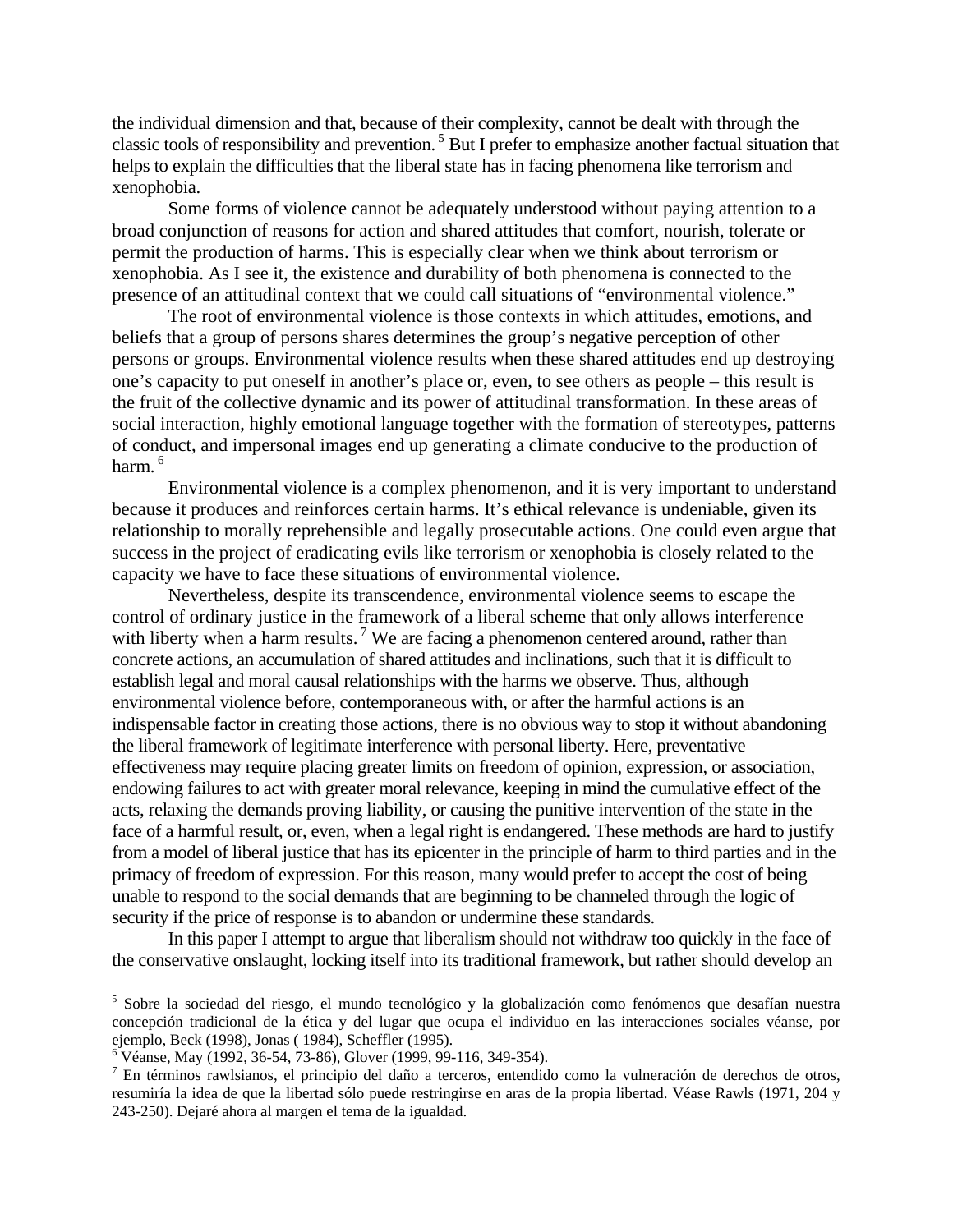imaginative force to figure out how, from a guarantistic logic of protection of rights, it is possible to deal with situations like that of environmental violence. The context in which I will deal with this issue is the moral foundation of subjective responsibility. When we think about attitudinal environments that make possible or favor the production of harms, many of the limitations that trip us up come from the limitations of the model of subjective responsibility discussed above.

As is well known, the liberal scheme of subjective responsibility is centered on the idea that people respond primarily to the negative results produced by their intentional actions.<sup>8</sup> Although people often extend this basic rule of responsibility, the restriction it imposes on personal liberty makes it difficult to justify reproach if it does not exist: one acts, if his conduct has not contributed directly or indirectly to the production of harm and if there is no real or potential psychological nexus with the harmful result. <sup>9</sup> Beyond those parameters, it is argued, we return to the rules of premodern societies that demand adherence to certain ideals of human excellence where people can be responsible for something just because it happens or for the harms other individuals cause in exercising their own autonomy. Such a return could open the door to doubtful moral schemes like collective responsibility, or to institutions like objective responsibility that do not respond to the logic of reproach directed at individuals, but rather to the question of what is the legitimate way to distribute the social costs of harms that are not the fault of any particular actor.

The liberal model of subjective responsibility has managed instill itself in our ordinary morality, and it is so deeply seated that any attempt to modify or doubt its fundamentals or assumptions is received with great reticence. In spite of this, I believe that the moral relevance of environmental violence requires making an effort to reexamine some of those fundamentals through a guarantistic lens. Through this examination, I propose keeping in mind questions such as the following: Do our attitudes and emotions have ethical importance? Can our voluntary participation in times of environmental violence create moral duties? And, finally, can we share the responsibility for others' actions?

**I** 

 Beginning with the first question, in the last few years we have lived through a resurgence of ethical beliefs that place emotions, attitudes, and general character in the center of the moral universe. The extreme thesis in this direction consists of defending the proposition that people can be responsible not only for their acts but also for their characters.

 It is obvious that our psychological states occupy a central place in the attribution of subjective responsibility, and, for this reason, we return to the principle of blame. As Peter Strawson indicates, we react in a different way when someone steps on our hand while trying to help us than when the person does the same thing while trying to hurt us, though the pain is identical. 10 Nevertheless, the thesis of responsibility for one's character does not merely try to emphasize the importance of psychological states in judging that someone is to blame, but also maintains that we may be responsible for these states independent of their practical effect on our actions.

 The resistance of the liberal model, instilled with Kantian ethics, to allowing the existence of a figure like responsibility for one's character can be summarized in two maxims: one is that there is no responsibility without action, and the other is that there is no responsibility without control. The first maxim is based on two arguments. On one hand is an epistemological argument that we cannot

<sup>8</sup> Por ejemplo, Mackie (1977, 208-209), Zimmerman (1992, 1089).

<sup>&</sup>lt;sup>9</sup> Tienen cabida figuras como la responsabilidad por negligencia y la responsabilidad vicaria.

<sup>&</sup>lt;sup>10</sup> Strawson (1993, 49). El elemento intencional también permite variar la descripción de una acción.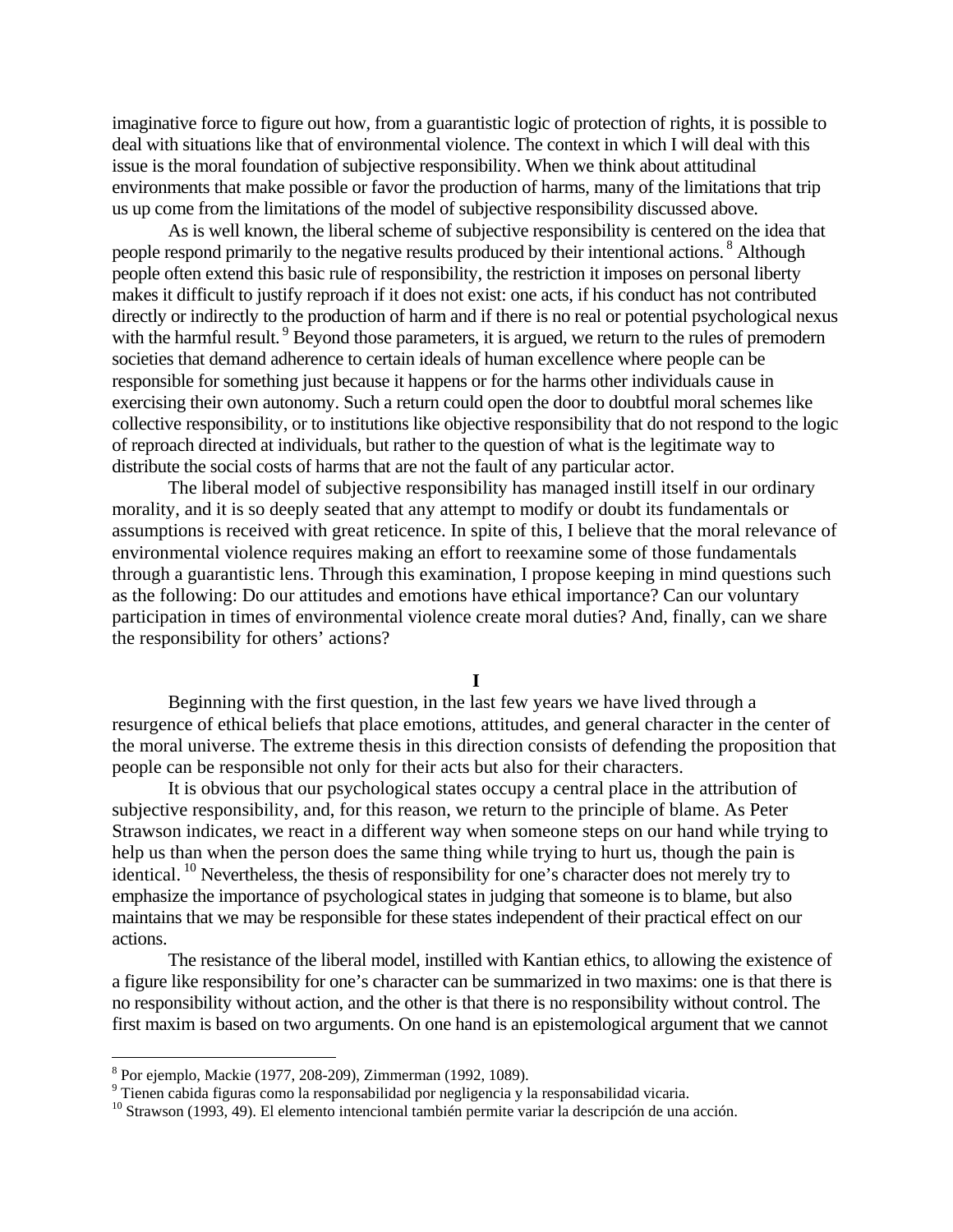know mental states except through their external manifestations: actions. On the other hand is the moral argument that actions are the only object of ethics, not for an epistemological reason but rather because the ultimate end of morality is not personal excellence.<sup>11</sup> The second maxim states that we cannot be responsible for the psychological states that make up our characters, their development, or their transformation, because these are not susceptible to individual willpower.

 Confronted with the liberal arguments, responsibility for one's character has been defended from several philosophical traditions, of which I am interested in emphasizing the theories of virtue and existentialism. The proponents of virtue, following the Aristotelian ethic, maintain that we can be responsible for our characters because emotions are essential in the moral world; first, because they constitute an indispensable instrument for guiding conduct; and second, because they have intrinsic value as parts of a good life.<sup>12</sup>

 Thus, authors like Justin Oakley, Michael Stocker, or Nancy Sherman maintain that ignoring the practical effects of our emotions, understood as a structure of beliefs, desires, and affections, keeps us from a full understanding of situations with moral relevance. For this reason, they insist that emotions have been incorrectly understood and relegated by the Kantian ethic, which sees them as capricious or as a species of mental illness that keeps us from being reasonable.

 The ethic of virtue holds that having certain emotions and attitudes enables better understanding of the situations of others, at the same time that it increases our ability to figure out how to behave towards them. Someone who lacks emotions like compassion, sensibility, or generosity, will have difficulty understanding the magnitude of suffering of a person and his needs. In this sense, emotions contribute to our capacity to "put ourselves in another's shoes," a basic requirement for treating people as ends and not as means.<sup>13</sup>

 Actions guided only by a sense of duty could be insufficient to act correctly from the very parameters of the Kantian ethic. There will be times when a Kantian agent, motivated only by duty, will not have sufficient capacity to ascertain the correct action, and, for that reason, will fail in fulfilling his duty. This will happen when the attempt to remove oneself from any emotion, or one's own lack of emotions, leads one to have false beliefs about relevant moral issues or provokes a certain inability to recognize others' needs.

 As I have pointed out, virtue theorists also claim that it is wrong to limit the object of ethics to actions. Assuming that one person is better than another in moral terms when he has an adequate character, they hold that emotions have intrinsic value that cannot be reduced to instrumental or motivational value. On one hand, there could be something inherently good or bad in having certain desires or attitudes, although they do not translate into actions. On the other hand, character does not only matter because actions matter; rather, actions may be important because they reflect our character. 14

 The first argument in favor of responsibility for one's character seems difficult to question. In effect, emotions could constitute a basic part of the moral world in the way that they contribute to our ability to put ourselves in another's place, making possible a broadening of our moral imagination. Recognizing this point shows the inadequacy of a strict version of the Kantian ethic that, because it

<sup>&</sup>lt;sup>11</sup> Sobre los argumentos liberales para rechazar el perfeccionismo véase, por ejemplo, Feinberg (1988, 217-317).

<sup>&</sup>lt;sup>12</sup> Sobre la posición de Aristóteles en este segundo punto, véanse, entre otros, MacIntyre (1985, 146-164), Oakley (1992, 1, 54 y 111-113).

<sup>&</sup>lt;sup>13</sup> Oakley (1992, caps. 1, 2 y 3), Stocker (1987, 60), Stocker y Hegeman (1996, 152-160), Sherman (1997, cap. 4; 1999, 297-298). También Williams (1976, 207-229), Glover (1970, 188-191), May (1992a, 60), Blum (1988, 485- 486), Tronto (1987, 657).

<sup>&</sup>lt;sup>14</sup> Como ejemplo de la posición que adopta la ética aristotélica en este punto, véanse Oakley (1992, 54-56, 63, 109-113), Adams (1985, 4-6, 26-29). Véase Glover (1970, 9-13) sobre la posición de Aristóteles.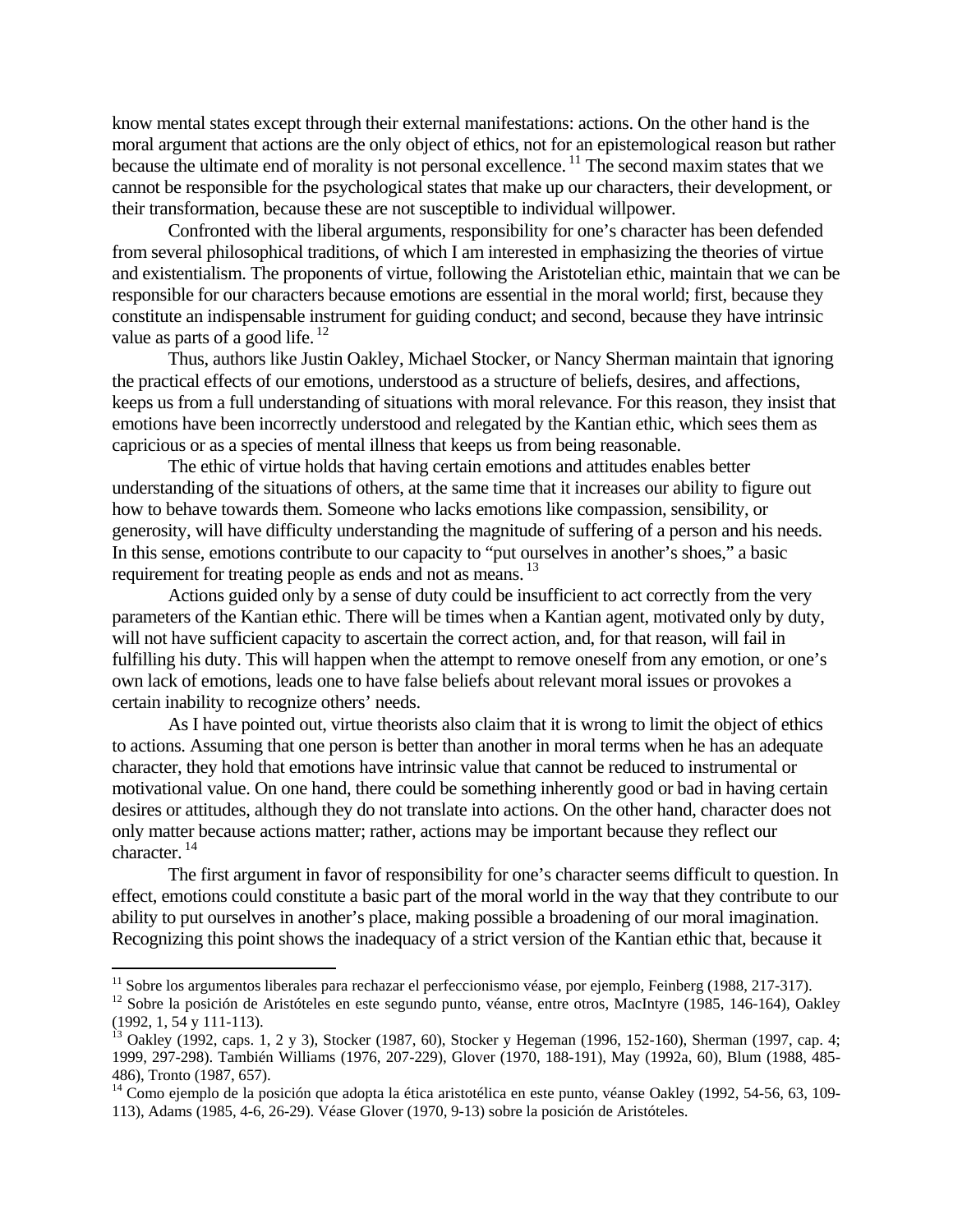erases the role of emotions, ends up becoming a dehumanized ethic. Jonathan Glover, for example, responds to this vision. He insists on the need to humanize the ethic, offering greater weight to human psychology and recognizing the role that it plays as much in moral inhibition as in moral imagination.<sup>15</sup>

 Nevertheless, the attempts to ascribe intrinsic value to emotions as helping to reach personal excellence, which is the ultimate end of morality, is clearly questionable. The only reasons theorists of virtue offer for this intrinsic value are, on one hand, that emotions like love or compassion are good *per se*, and, on the other hand, that ethics should not be reduced to action. But, if we do not assume an ethic of virtues from the beginning, these reasons are not a solid argument for questioning a moral vision that values emotions only for their importance to human behavior. More importantly, I believe that it is wrong to state that a person who acts in perfect harmony with certain adequate emotions is better than another who acts correctly despite his conflicting emotions. <sup>16</sup> Sometimes we accord greater moral merit to that person who acts correctly in spite of the fact that he possesses emotions and inclinations that conflict.<sup>17</sup>

 It is not difficult to see that we generally prefer people who have the right feelings toward others to those who do not. 18 But we should distinguish an attitude like rejection from a moral attitude like censure or blame; only the latter is connected to attributing responsibility. Emotions only become ethically relevant if we assume that they make some practical difference in the short or long term. What happens is that emotions generally make a practical difference. For this reason, even when Oakley's observation about the legitimacy of requiring greater emotive meaning in practicing professions like that of health workers seems wise, the reason for this demand is not connected with ideals of individual excellence, but rather with the conviction that the way these professions operate has a direct effect on the quality of patient treatment.<sup>19</sup>

 In any case, the plausibility of the character responsibility thesis does not require assuming that our psychological states have intrinsic moral value. First, in order to attribute responsibility it would be sufficient to recognize that our emotions have practical transcendence. This would constitute a partial answer to the moral argument of liberalism against responsibility for character. Thus, although we may not accept the idea that we can reproach people based on perfectionist standards, if parts of one's character can influence our behavior, we must also have moral reasons for judging them with reproach.

 The challenge that defenders of the character responsibility idea face lies elsewhere: in the problem of control, that is to say, in the question of whether we are merely passive subjects of our characters or if, on the other hand, we have the ability to acquire characteristics, transform them, or avoid them.

 It is common to believe that the moral ambit is the ambit of liberty. We attribute responsibility to human beings because we assume that they are capable of willfully translating their desires into actions. The reticence of the Kantian ethic to introduce emotions into the moral calculus is owing to the idea that, unlike our actions, our characters cannot be controlled with willpower. In this sense, emotions are something that simply happen to us.  $20$ 

<sup>&</sup>lt;sup>15</sup> Glover (1970, cap. 9; 1999, esp. 99-105, 408-409).

<sup>&</sup>lt;sup>16</sup> Confrontar Oakley (1999, 55), Sabini y Silver (1987, 169).

<sup>&</sup>lt;sup>17</sup> Véase, por ejemplo, Hampshire (1989, 189).

 $18$  Sabini y Silver (1987, 169).

<sup>&</sup>lt;sup>19</sup> Oakley (1999, 107).

<sup>&</sup>lt;sup>20</sup> Por ejemplo, Kant (1996, 390, 398, 411-412 y 454).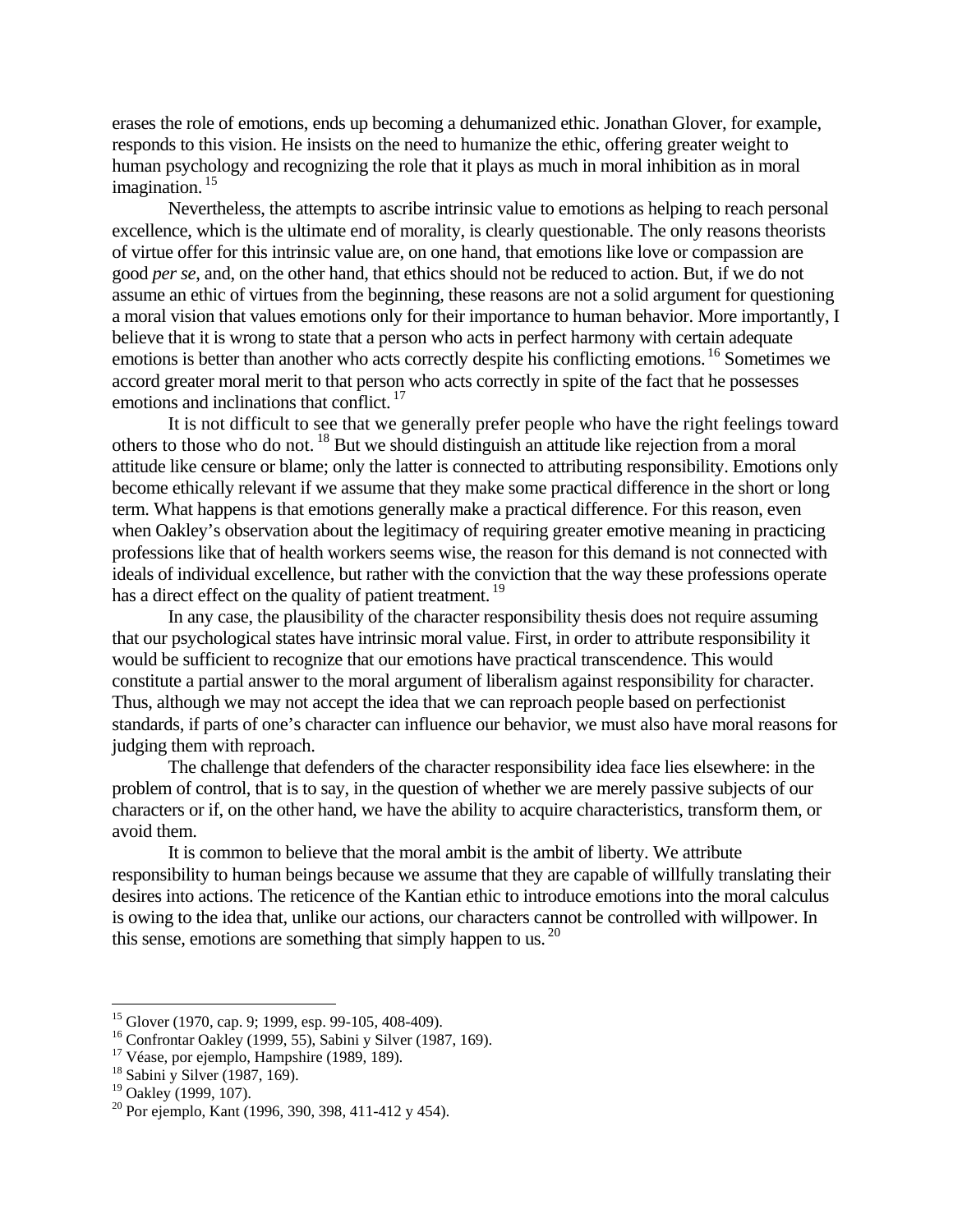To analyze the success of the Kantian perspective on this issue it is important to point out, preliminarily, that the challenge determinism can pose to the institution of responsibility is much deeper than the problem of emotional control. Determinism, like general perspectives on the human position in nature, considers individuals to be not genuine agents, not to cause, but rather to be caused. For this reason, under this doctrine, individual acts can only be understood as events that happen in an endless series of happenings and causal chains. If determinism were true, or if its truth were relevant, we might be facing a more difficult problem than that posed by Kant in terms of emotions: given that we include intentions in the description of an action, should we also consider the possibility of judging actions with reproach. In effect, in cases where our desires, attitudes, and beliefs completely escape our control, and if this were determinative for attributing responsibility, we would not be able to hold ourselves responsible for our actions.

 Although, because of special constraints, I will not embark on the problem of determinism in actions, I believe that good arguments have been made for crediting a determinist challenge, such that it seems reasonable to continue maintaining that people can be held responsible for their actions.  $21$  This conclusion, together with the idea that action is connected to intention, seems to imply that we can also be held responsible for our psychological states.

 Now then, although paradoxically the indeterminacy of our actions may be connected with the indeterminacy of the elements of our character, there are independent arguments for being more strict in terms of the element of control in the context of responsibility for psychological states. As I see it, this asymmetry between character and actions can be explained by two interrelated factors: the first is that in terms of responsibility for one's character, we ask if a person deserves moral disapprobation for having or not changing states that are merely internal, independent of any external manifestation. The second is that our reasons for adjudging a character as blameworthy, given that we cannot use an idea like harm, directly depend on the plausibility of demanding certain psychological behavior of individuals. This requires showing that we have the capacity to dominate our emotions in some way, and, certainly, that we can be something else than we currently are.

 In this way, the thesis of character responsibility requires placing special emphasis on the theme of control, an issue that in terms of actions seems to worry us in a more indirect way. From here, the defenders of this broadening of responsibility do not try to limit themselves to the assumption that determinism is irrelevant, but rather center their arguments on showing that we have the necessary control to deserve judgments of reproach for our characters.

 These authors warn, in the first place, that the degree of control that would justify a judgment of reproach for our emotions would be similar to elements related to avoidability and foreseeability that we deal with in terms of actions. Even when we cannot stop an emotion at will, in the same way a driver cannot stop a vehicle whose brakes have given out, we can, nevertheless, have placed ourselves in earlier situations adequate to avoid continuing to have those emotions. Just as we would say that the driver can be responsible for the damage that his vehicle causes because he did not check the brakes, if we can influence our emotions, we can also be reproached for failing to avoid them. This idea is complemented by the factor related to foreseeability. Stocker discusses the level of foreseeability that would justify attribution of responsibility. Suddenly, as happens with many complex actions, we cannot foresee the exact results of a possible intervention in our emotions. Now then, the attribution of responsibility does not require the capacity to successfully foresee what will happen. Like responsibility for actions or omissions, what would justify a judgment of reproach

<sup>21</sup> Véanse las propuestas que provienen tanto de los compatibilistas como de los incompatibilistas. En este sentido, Nagel (1995, 35-41), Berlin (1988, 137-139), Frankfurt (1986b, 70-80), Fischer y Ravizza (1998, 28-34) y Strawson (1993, 46-66).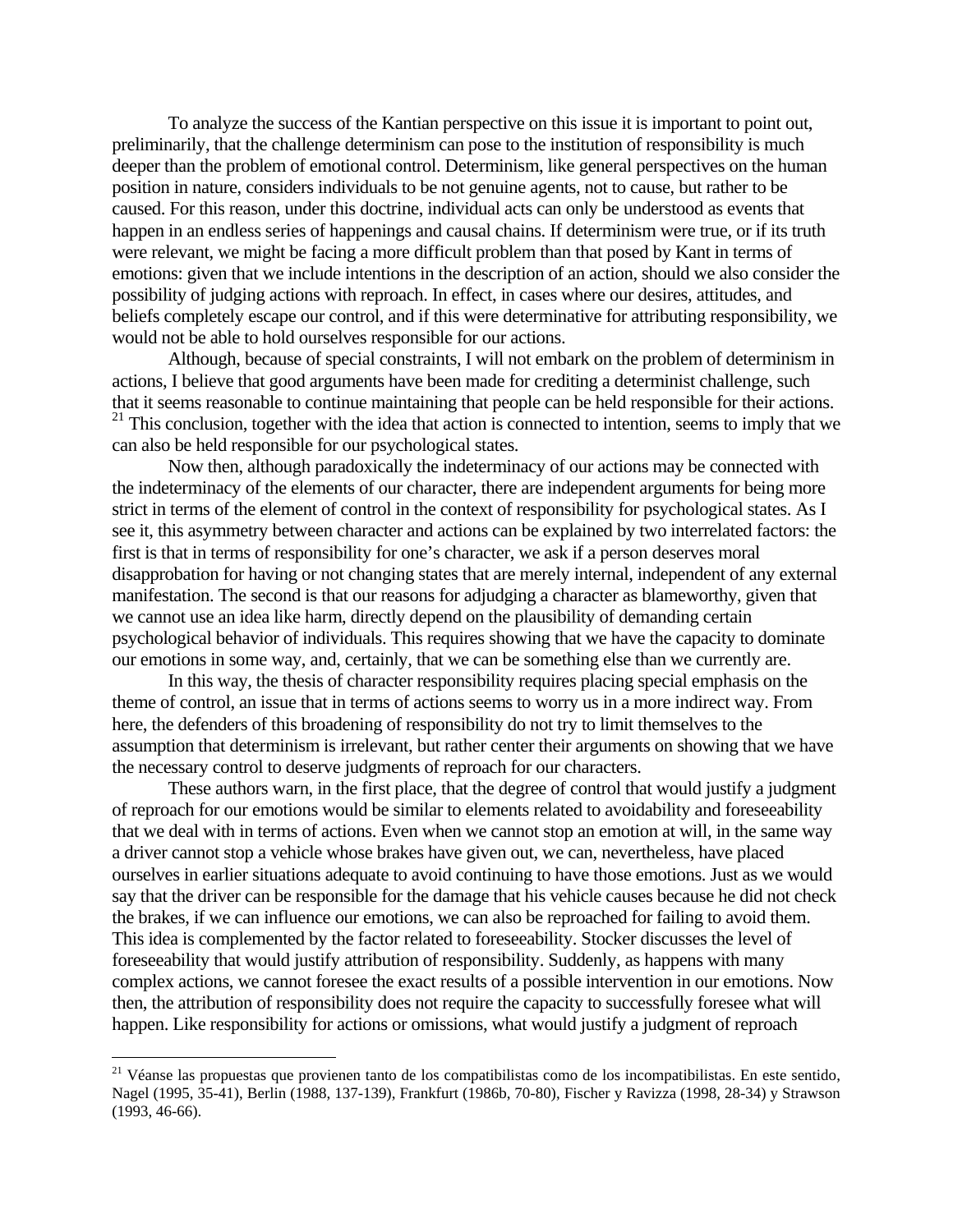would be the possibility of intervening in our emotions such that we could change them, without necessarily knowing the exact effects this intervention would have.<sup>22</sup>

 In the second place, the defenders of this broadening of subjective responsibility maintain that, effectively, we have this degree of control. In spite of the fact that I will not begin to really develop the different arguments in this area, it is reasonable to state that psychological states are not beyond our willpower for the following reasons. On one hand, as has been shown by psychological studies of emotional learning from our infancy and of techniques of psychoanalysis, people are not mere passive subjects in the formation of our characters.  $^{23}$  On the other hand, we have the capacity to identify our emotions and reflect on how we have acquired them.<sup>24</sup> Sometimes this exercise in introspection can be done without great psychological effort. At other times, in contrast, we will need to rely on more complex psychoanalytic exercises like those that psychoanalytic techniques aim to contribute. 25 But leaving aside extreme cases of psychological incapacity, in which we would objectify our reaction to a subject, it makes sense to affirm that the very possibility of possessing desires or wills of a second order means being able to see ourselves as we are, to understand our motivations and critically evaluate those internal states. <sup>26</sup> Finally, we can also cultivate our emotions and attitudes, just as we can change them, once we are conscious of what we have. As Susan Wolf indicates, when we have a "sane deep-self," in contrast with our merely superficial "I", we have both the ability to self-evaluate critically and the ability to transform ourselves until we reach our full potential.<sup>27</sup> Although cultivating and dominating our emotions is not easy work, the way in which we can actively intervene in this process can consist, simply, in making an imaginative effort that allows us to acquire greater sensibility in a given situation. This effort is the same one that, for example, people who become vegetarians for moral reasons attempt to make. Constant exercise in imagining the treatment of animals and then consciousness of their suffering and living conditions permits the development of emotions like repugnance in the face of a plate of meat and reduces the desire to eat this type of food.<sup>28</sup> To influence our emotions, then, imaginative effort is required, as well as the exercise of resistance to habit and passive attitudes. In this way, even though regulating our emotions is a complex activity and not completely within our reach, as Oakley observes, acquiring abilities like learning a new language or driving a car can be as complex and difficult as cultivating our emotions.<sup>29</sup>

 Certainly, thoughts like those just discussed allow the assumption that we can have a reasonable degree of control over our character. If this premise is accepted, it is legitimate to doubt the Kantian thesis on emotions and to see responsibility for our emotions and attitudes through another lens. With that, a person could be responsible for an aspect of her character when, though she is instrumental in its development and conscious of possessing it and of the fact that she can change it, she has not tried to change it or to minimize its harmful consequences. 30

1

<sup>&</sup>lt;sup>22</sup> Véase Oakley (1992, 128-130, 135-136), Sherman (1999, 300-304), Stocker y Hegeman (1996).

<sup>23</sup> Sherman (1999, 304-319).

<sup>24</sup> Véanse, Oakley (1992, 136), May (1992, 62-63, 70), Sherman (1999, 316).

<sup>&</sup>lt;sup>25</sup> Sherman (1999, 313-319), May (1992, 69).

<sup>&</sup>lt;sup>26</sup> Sobre la posibilidad de análisis autocrítico de nuestras actitudes y emociones, véase también Audi (1991, 311-314).

 $27 \text{ Wolf}$  (1987, 60).

 $^{28}$  Diferentes ejemplos en este sentido pueden encontrarse en Glover (1999, 408-409), Sherman (1999, 301).

 $29$  Oakley (1992, 140).

 $30$  May (1992, 70).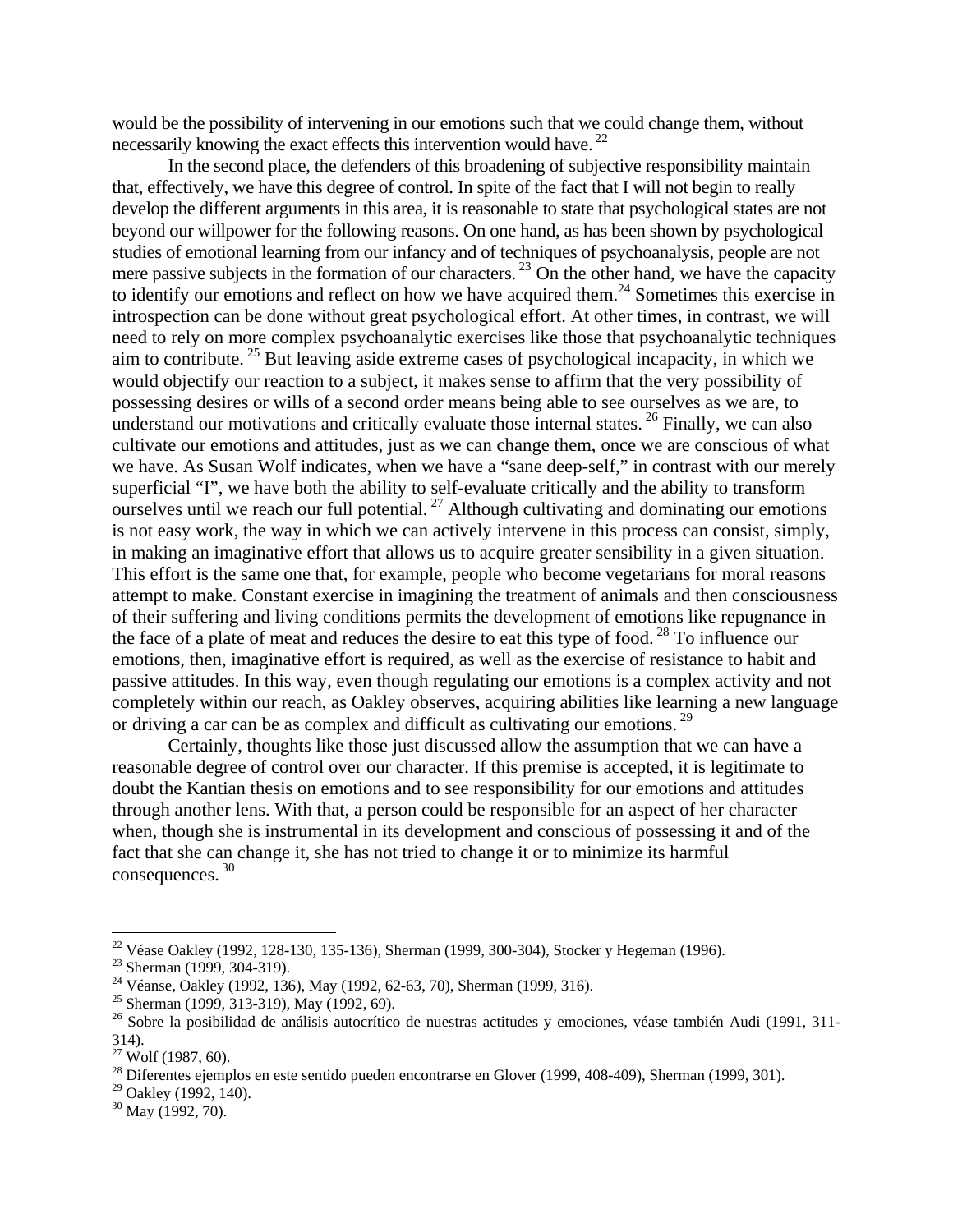Showing that emotional control is possible and demonstrating its instrumental value seems at first glimpse sufficient to justify reproaching a person for his character. Nevertheless, I believe that this cannot be. The practical importance of our emotions and attitudes leads us to the possibility of establishing active responsibility for them – of justifying a moral duty to cultivate certain emotions and change others – but this only holds true if we can show that these emotions can be influential in producing harms. At the same time, our reproachful reaction to these emotions will occasionally produce a harmful result, and, for this reason, will never just be a mere pronouncement of responsibility for psychological states. As I understand it, attitudes and emotions, on their own, can only generate attitudes of dislike. Once we assume that character traits matter for their capacity to make a practical difference, the only thing we can justify in certain circumstances is attributing responsibility for a result to a foundation of attitudes. But this is not insignificant.

 Although the thesis of direct responsibility for character is not justified, the instrumental value of our emotions and attitudes offers arguments for extending individual responsibility such that we can propose some answer to the problem of environmental violence. I refer to the possibility of predicating shared responsibility beyond causal intervention in contexts of group interaction where individuals participate voluntarily. This extension of responsibility has been defended from a viewpoint that labels itself "existential socialism." This position permits us to relate the instrumental value of having certain emotions and attitudes with the practical importance that attitudes acquire when they are shared.  $31$ 

 This philosophical current is close to group dynamics in two senses. On one hand, it defends the proposition that the individual "I" is socially configured and that, for that reason, the subject cannot think of himself independently of his social bonds and attachments. On the other hand, it maintains that the individual is not a mere passive subject of his environment, building a social identity through attachments and group participation.

 This point of view makes it possible to evaluate the harms of collective interaction in a different way than arises in a traditional scheme of responsibility, which only admits the possibility of sharing culpability when each one of the subjects has played a causal role in the reprehensible deed.

# **II**

 Social existentialism offers several arguments that could lead us to justify attributing shared responsibility for harmful results in periods of environmental violence: First, it accounts for the practical relevance of shared emotions and attitudes. As Larry May observes, group interaction, on one hand, transforms the types of attitudes and convictions that individuals have and the force with which they maintain them, and, on the other hand, facilitates the production of harmful results by creating climates favorable to the production of harms.<sup>32</sup> To demonstrate the transformative power groups have over individual values and attitudes May looks to the functioning of both groups with formal organizational structures and those without them.

 In the case of corporations, this transformation of attitudes, feelings and values results from the combination of the structural elements of the entity and the expectations and roles of its members. <sup>33</sup> Corporations design procedures, roles, and codes of conduct, conforming the type of actions that a person can undertake within the context of his own authority. Acting outside this context can lead to non-promotion, loss of prestige and earnings, or unemployment. These factors motivate individuals

<sup>&</sup>lt;sup>31</sup> Véanse, May (1992, 18-23, 149-152), Lucas (1993, 80-819).

 $32$  May (1992, 75-78).

<sup>33</sup> Véase, May (1992, 75-78).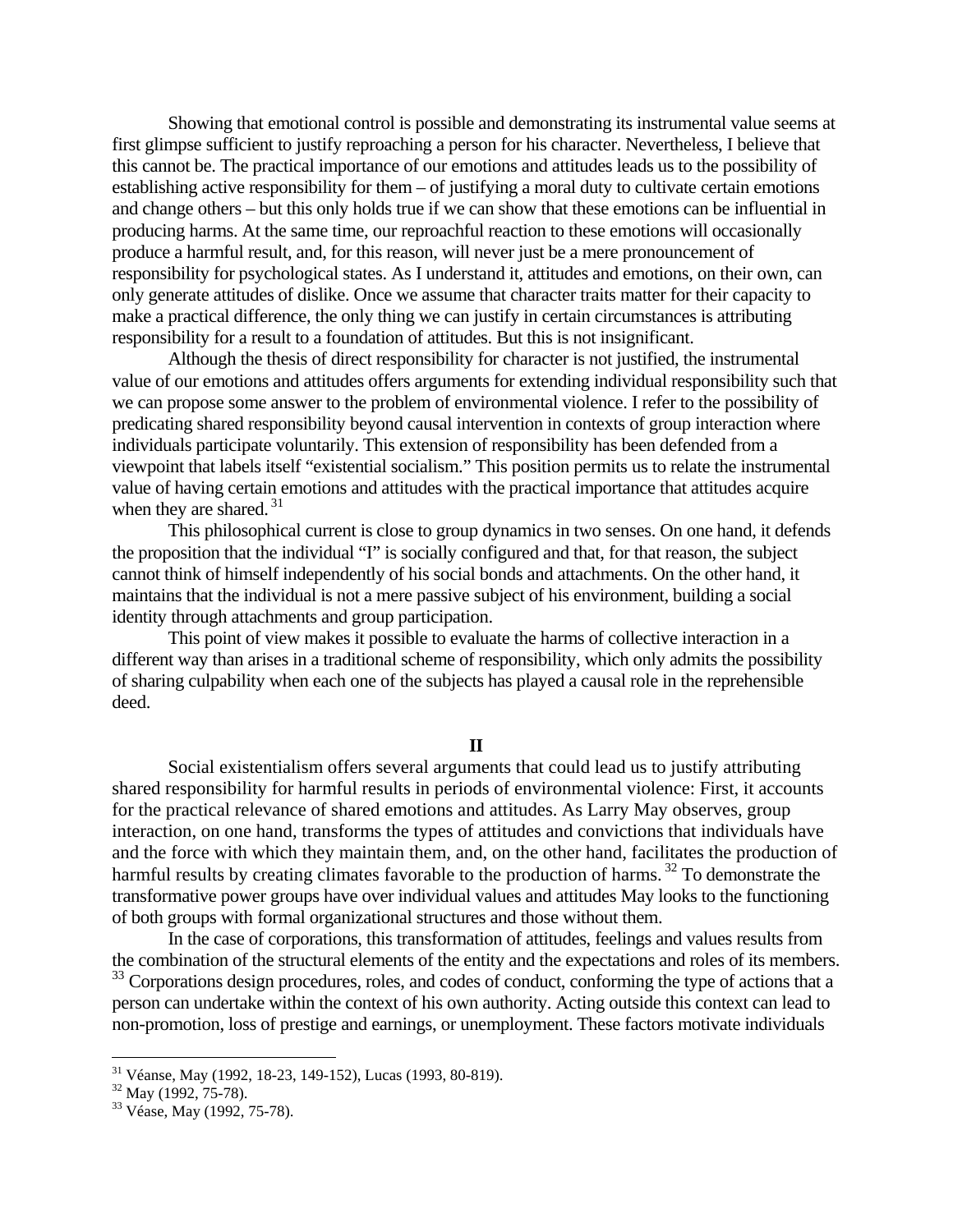to submit to corporate directives and adjust their values to those promoted explicitly or implicitly by the corporation, generating a certain degree of servility. In this way, not having something on the corporate agenda – when something is not protected by internal procedures and norms of conduct – can promote members' passivity in certain situations. May gives the example of the university community and the problem of sexual harassment of students by professors.  $34$  In the past, the absence of an explicit code of conduct on this issue and the lack of clear internal procedures to deal with these situations permitted the development of a culture of tolerance toward such conduct, resulting in implicit acceptance of the practice.

 In terms of unorganized groups, the transformation of individuals' values is a product of the social identification that characterizes them. These groups have important socializing effects because they generate a context of interaction that prioritizes elements like solidarity, camaraderie, common interests, or simple joint reactions to events that affect the group as a whole negatively.<sup>35</sup> This framework alters personal identity, modeling individual values and attitudes, possibly through imitation because, as Charles Taylor argues, people seek recognition from others, or certainly because the group becomes a protective mechanism for personal identity in the face of external forces. 36

 This transformative power of group membership has a very important effect on actions, creating a climate that increases the risk of harms. Referring to racist attitudes that identify a group, May indicates that "the individual racist attitudes considered as an aggregate constitute a climate of attitude and disposition that increases the likelihood of racially motivated harm. The climate of racist attitudes creates an atmosphere in which the members of a community become risk takers concerning racial violence."<sup>37</sup> At the same time, belonging to these groups has an important effect on individual behaviour. People, wrapped up in the group dynamic, can invert value priorities, generate stereotypes, decrease their scruples and moral sensibilities, and end up doing things they never would have done without the influence of the group.<sup>38</sup> This close relationship between the group and the acts of its members makes it insufficient to adopt a strictly individual analysis and evaluation of harmful results. In sum, attitudes and reasons, when they are shared within a group, have a practical transcendence that is difficult to deny. Taking this point seriously requires us to again raise the issue of who is responsible for the harms produced in these contexts.

 In the second place, in contrast to what happens in objectively defined groups – in those where group membership depends on elements out of individual control and that, consequently, are morally irrelevant – in this case of subjectively defined groups, characterized by certain shared psychological dispositions, it is plausible to argue that people choose to belong to these group. People participate in these groups their attachments, convictions, preferences, and characteristics. These psychological elements manifest themselves externally in multiple forms: from explicit manifestations like approval of certain ideas, expressions of identification, or shows of support for actions like voting for a political party, economic contribution to a cause, or active collaboration in a group activity. Thus, these attachments should not be seen as simple voluntary exercises of individual agency in the development of individuals' life plans. These attachments have a more profound effect on their subject. Just as existential socialism warns, they contribute to the formation of our identities as individuals. They make us see ourselves as members of groups, making possible

<sup>&</sup>lt;sup>34</sup> May (1992, 76-77).

<sup>&</sup>lt;sup>35</sup> Véase, May (1992, 73).

 $36$  Taylor (1991, 31-41, 45-53).

<sup>37</sup> May (1992, 47 y 46-49).

<sup>38</sup> Véase, May (1992, 78-79).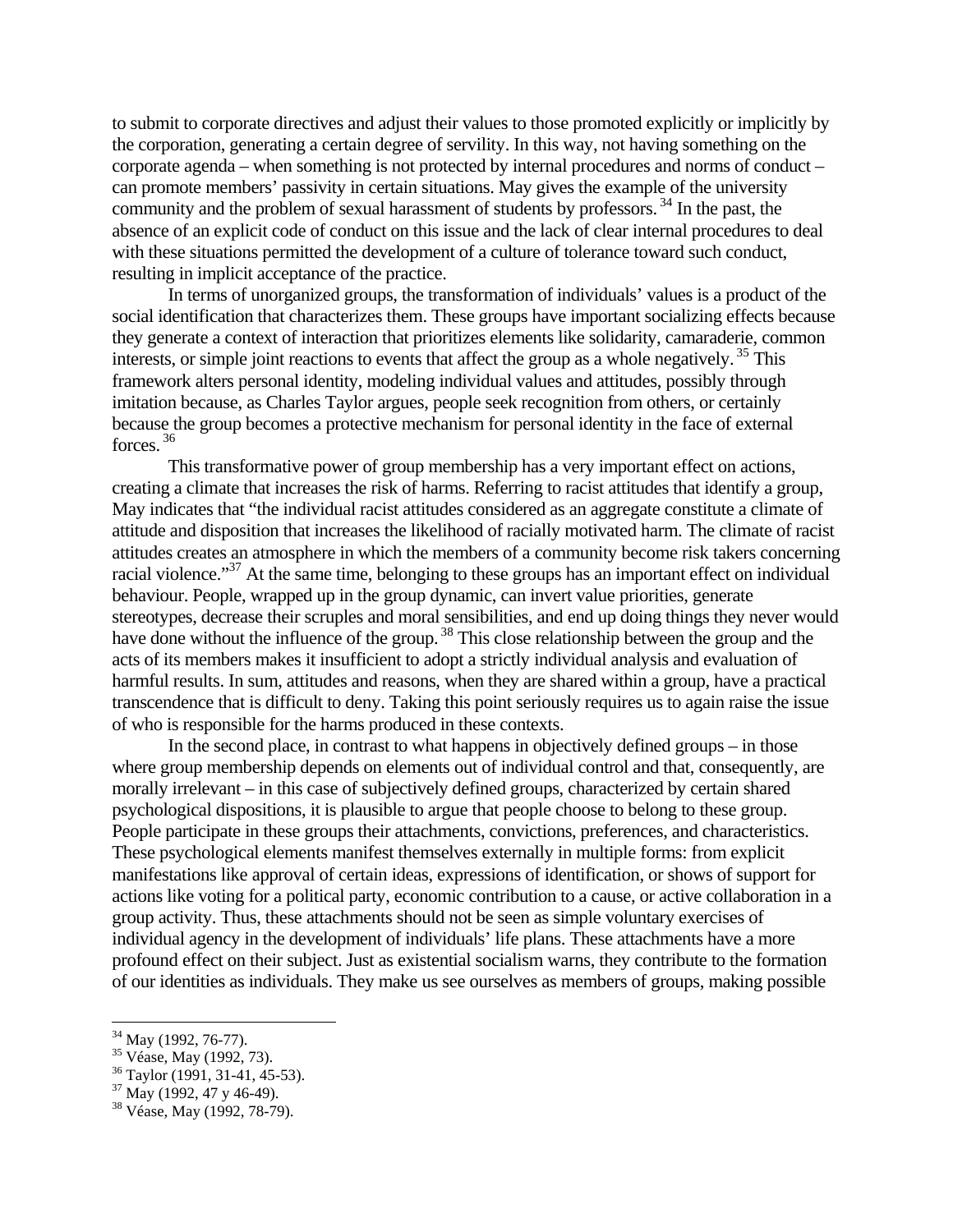situations where the pronouns "I" and "we" become interchangeable. Along these lines, J.R. Lucas observes that identification with a group makes us see group actions and decisions as our own, such that we feel proud of group accomplishments, embarrassed for group failures, and guilty for group harms. 39

 The other side of this connection between personal identity and group membership is in external reaction to the individual himself. In the same way that each one of us identifies with the groups in which we participate, others also identify us with those groups. For this reason, the presence of a context of shared group attitudes and reasons allows others to assume that a general agreement exists and that individuals can be identified with the acts that occur in the regular course of community activity. 40 For that reason, Lucas indicates, "it is entirely reasonable for anyone else to hold me to account for what was done  $(\ldots)$ . I am presumed to go along with it because I did not dissociate myself from it."<sup>41</sup> In this way, it can be legitimate to include group members in the "plural" subject" that shares responsibility for the harms, independent of the type of action that each individual has undertaken. 42

 Certainly, the danger of certain shared attitudes and the voluntary character of our social attachments provide an argument for predicating shared responsibility on group dynamics except that this assumes the totalitarian ideal of "all for one" that Jaspers correctly questioned as "an error akin to the laziness and arrogance of average, uncritical thinking."<sup>43</sup> But it is important not to convert this generalized responsibility into something counterproductive, avoiding what happens, as Hannah Arent warned, when she stated that "where all are guilty, nobody in the last analysis can be judged." <sup>44</sup> Thus, even when this generalized responsibility is legitimate, we should recognize that it may be unjust in certain situations. It is important to remember that shared responsibility for our emotions and attitudes is always a *prima facie* judgment. It establishes a presumption in favor of the responsibility of group members for a harmful result, reversing the burden of proof in moral evaluations. But there are ways in which a person can free himself from this responsibility. What these mechanisms are is a question that cannot be separated from the individual duties that accompany group participation which, if not fulfilled, carry with them shared responsibility for harms. For this reason, satisfactory evaluation of the reach of shared responsibility requires analyzing the question of what duties arise in contexts of environmental violence.

#### **III**

 Leaving aside the question of the reach of our general duty of action in risky situations, it seems reasonable to state that voluntary participation in cultures of environmental violence generates certain positive duties with a special character. As we all know, special duties are not the same for all people because they depend on the circumstances in which one finds oneself and on one's relationship with other people. 45 Although since the development of liberalism, special

1

 $39$  Lucas (1993, 77, 80-81).

<sup>40</sup> Véase, Lucas (1993, 76-77).

<sup>41</sup> Lucas (1993, 78). También Feinberg (1992, 67-69).

 $42$  Como indica May (1992, 50) respecto a la actitudes racistas, "the racist who does not directly cause harm, but who chooses to maintain unsuppressed attitudes not significantly different from those of other racists whose attitudes he or she knows, or should know, directly cause harm, should share in responsibility for the racial harms perpetrated by those in society who share the racist attitudes (…). The racist who not cause harm is responsible because he or she shares in the attitudes and dispositions that, but for good luck, would cause harm". 43 Jaspers (1948, 41-42). También Kelsen (1979, 135; 1953, 21-22), Bovens (1998, 93).

<sup>44</sup> Arendt (1964, 277-278; 1992, 278).

<sup>45</sup> Hart (1984, 77-90).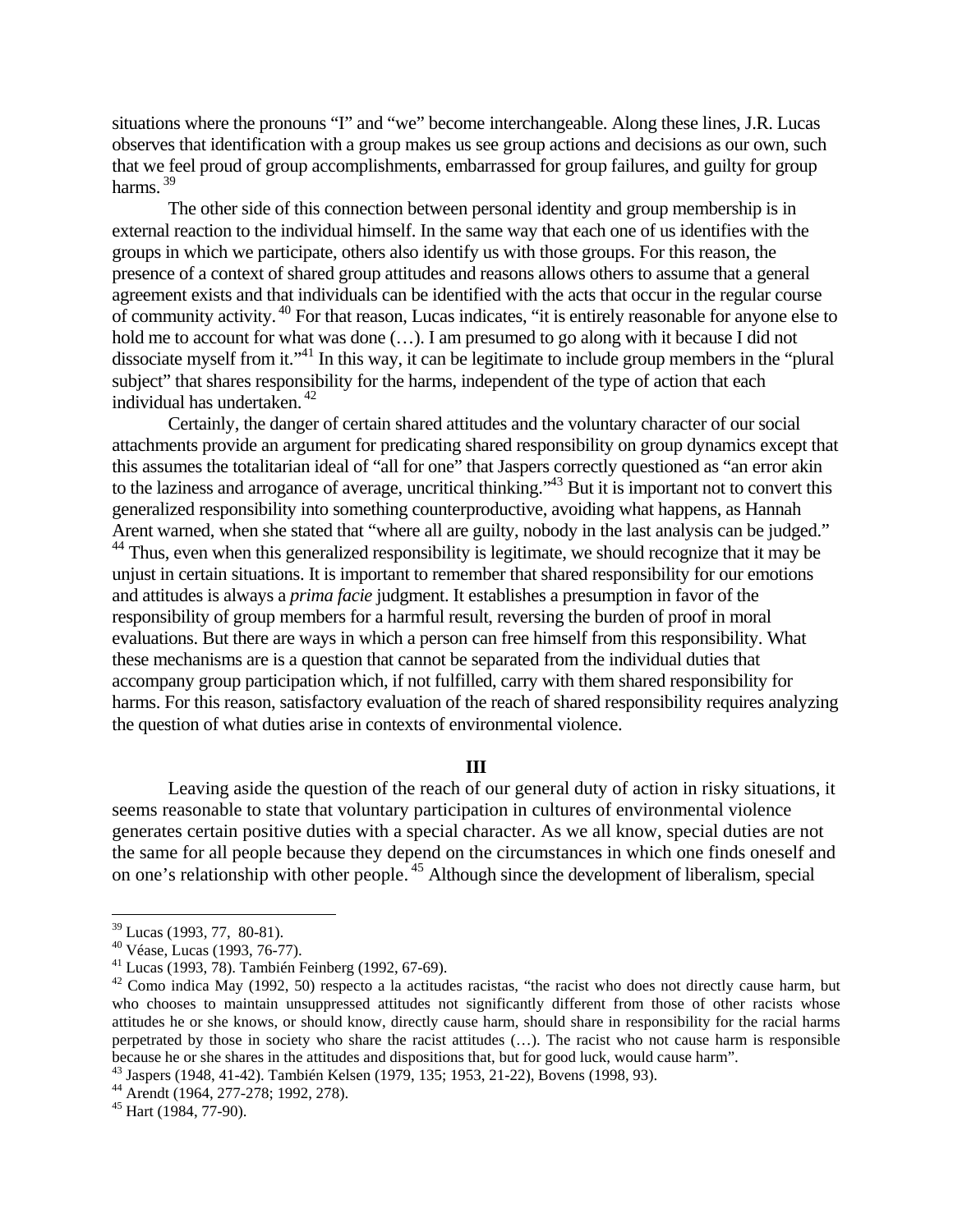attention has not been paid to special positive duties, certain fundamental duties that arise from special situations and relationships have been recognized. Following on Tony Honoré, we could summarize these fundamentals of special duties based on circumstances like the occurrence of harmful acts or the creation of risky situations as the performance of a social role or position of responsibility, when one is in a better situation that others to act, one has received a benefit, or on has acquired a commitment. 46

 If we assume the moral relevance of sharing certain attitudes because: a) attitudes, when they are shared, create climates propitious to the production of harms, b) being part of these attitudinal groups is, in large part, voluntary, and c) participating in these groups contributes to the configuration of our own personal identity and to the way in which others perceive us, it is possible to argue that contexts of environmental violence generate special duties that share the fundamentals of duty that liberalism itself embraces.

 The first special duty arises from the climate of risk that these groups create. In these contexts, their members share the accumulated duties of care and, for that reason, the position of guarantor as "risk takers" towards the possible harmful results that can arise from group interaction. At the collective level, the set of group members shares the duty to ensure that the generated risk does not become actual harm, with the consequential shared responsibility beyond that for individual actions that each one has undertaken.

 In the second place, belonging to subjectively determined groups makes special duties arise when a harmful result has already occurred. In general, group members share the obligation to minimize the effect of the harm and to work towards future behavior such that this harm will not occur again – this is especially relevant in the context of phenomena like terrorism and xenophobia, where harms tend to repeat themselves over time. These after-arising duties can be summarized by the standard of responsibility of juridical persons that French pleads for: the *Principle of Responsible*  Adjustment.<sup>47</sup> This standard, applied to the context of environmental violence, would indicate that those who have contributed to a harm directly (with their actions) or indirectly (with their attitudes) should undertake positive actions to remedy its effects or avoid its repetition. If these actions do not come to pass, it will be legitimate to attribute shared responsibility for the harm.<sup>48</sup>

 In the third place, when we speak of harms that are closely related to an environment of shared reasoning and attitudes, the production of a harmful result generates other special duties whose fulfillment can permit an individual to free himself of shared responsibility. As was discussed earlier, a determination of shared responsibility is always a prima facie judgment that inverts the burden of proof in a moral evaluation. The fact that we share the reasoning and attitudes of those members of the group that have done harm legitimates an external reaction of presuming that, in the same circumstances, we would have acted in the same way. But this is a presumption that it should be possible to disprove in order not to fall into the totalitarian and counterproductive justice discussed earlier. What this presumption does is create a special duty to distance oneself from the group through positive actions and explicit manifestations of

<sup>46</sup> Honoré (1999, 55-60)

<sup>47</sup> Véase, French (1992, 12-17 y 166).

<sup>&</sup>lt;sup>48</sup> La responsabilidad que surge de no dar cumplimiento a este principio no puede verse como una asunción de una *backward causation*. No es que se esté suponiendo que los comportamientos futuros permitan mostrar que hubo una determinada intencionalidad cuando se produjo el daño. Este principio permite, meramente, cambiar nuestra valoración moral de aquellos que indirectamente han estado involucrados en algún suceso pasado. Véase, French (1992, 13 y 166-168).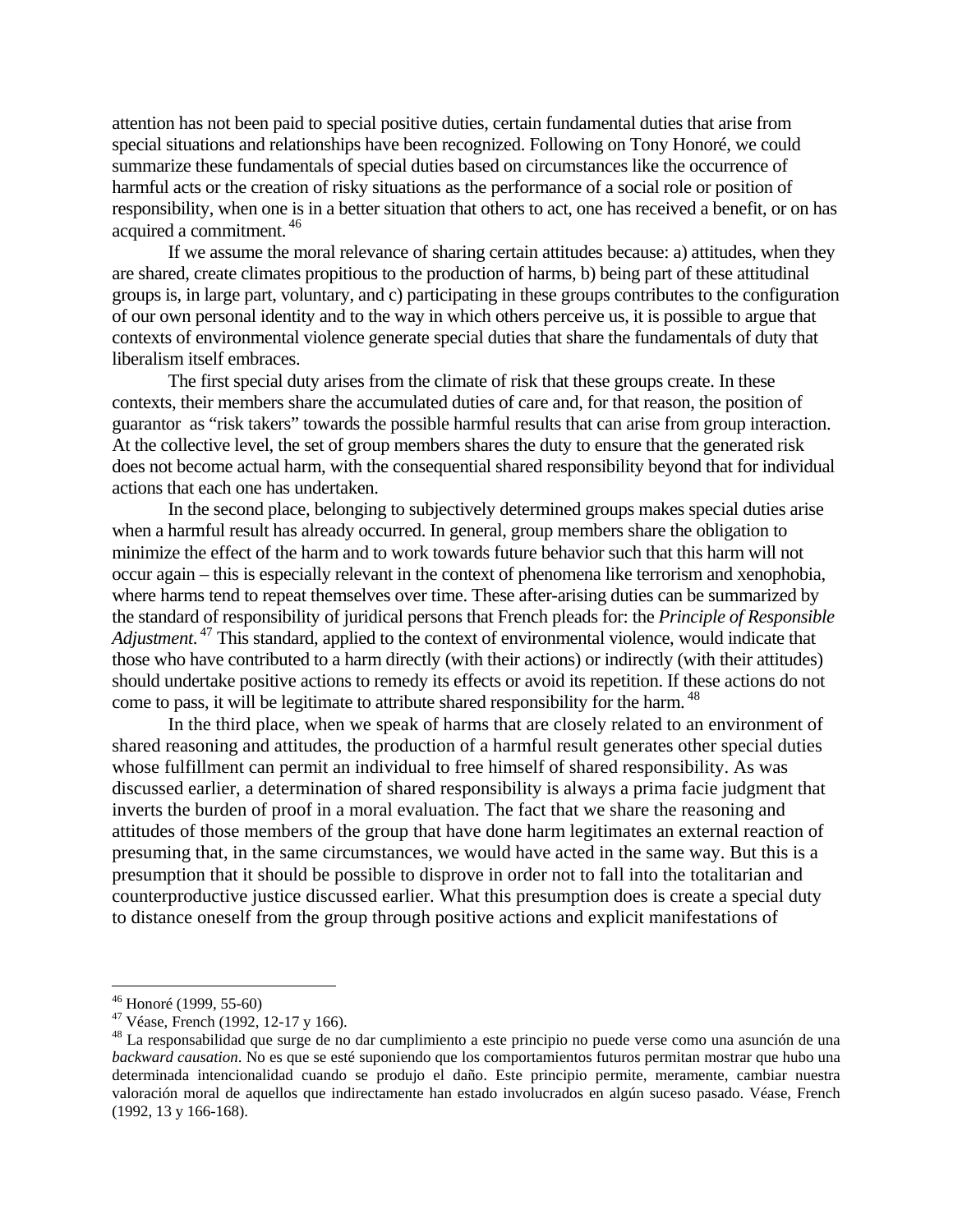repulsion and disagreement with a certain behavioral pattern.<sup>49</sup> The value these distancing actions can have can only by analyzed on a case-by-case basis in terms of the circumstances surrounding the group interaction. On some occasions, we will require that the distancing take effect before the harm; one others, in contrast, it may be sufficient to take positive actions *a posteriori*. The prior distancing, which would be no more than a demand grounded on the existence of the presence of a climate of risk, could be summarized in the following terms of Lucas:

Distancing can take many forms. One can speak against the proposal, one can try and prevent it, one can disavow it, one can protest, one can resign, one can reprimand and discipline. Often it is the rationale of actions which have no serious chance of being effective. A man may reckon that the chances of his being heard and heeded are nearly nil, but still he owes it to himself to witness to the truth and to stand up for things he believes in, even though ineffectively. He goes to public inquiries, writes letters to papers, lobbies his MP, for if he did not, he would make himself an accomplice to the course of events he is in fact unable to prevent. He stands because he can no other if he will not go along with the bad things being done that would otherwise be done in his name. $50$ 

Posterior distancing, in contrast, can consist of actions of public denunciation of the harmful practice and in the renunciation of the benefits of the fruits of group interaction. In this sense, McGary observes, "in either case the moral agent is required to do something that separates him from the faulty practice. This may require complete dissociation from the group that he identifies with. Some people will be required to do more than others because of their power and influence, but this is as it should be. In advance we cannot say with great precision what sufficient dissociation entails because different factors are involved from case to case.<sup>51</sup>"

In sum, it is reasonable to state that participation in subjectively based groups creates an environment of special duties. These duties are justified by the very fundamentals of duty that liberalism requires and, when these duties are not fulfilled, have as a counterpart shared responsibility for harms.

# **IV**

 In this paper I have offered some arguments to justify, from a guarantistic logic, a statement of shared moral responsibility in contexts of environmental violence. As free agents, we are not only capable of acting to harm others, but we are also able to maintain

<sup>&</sup>lt;sup>49</sup> Esto permite explicar, por ejemplo, porque en España el silencio habitual de los miembros del partido político Herri Batasuna o de la plataforma Euskal Herritarrok ante la actividad terrorista de ETA genera una reacción permanente de reproche que ha contribuido, junto con otros factores, a la ilegalización de este partido. Dado su claro vínculo como mínimo actitudinal con la banda terrorista, la ausencia de actos de condena explícitos por parte de HB después de cada atentado nos permite ubicarlos dentro del sujeto plural que comparte en una media u otra responsabilidad por estos hechos. Su no disociación se valora de forma diferente a la ausencia de una manifestación explícita en este sentido por parte de otros ciudadanos españoles. Ciertamente, también exigimos manifestaciones de repulsa a aquellos ciudadanos que desempeñan un rol institucional. Pero esta exigencia no se fundamenta en la presuposición de que comparten las razones para la acción de ETA sino, meramente, en las obligaciones que vinculamos al cargo que ocupan. Cuando, por el contrario, afirmamos que los miembros de HB deben condenar estas acciones terroristas lo hacemos, especialmente, por sus vínculos ideológicos con ETA. Entonces, el juicio de responsabilidad compartida que se dirige a HB se justifica en que, precisamente ellos, no se han distanciado lo suficiente.

 $50$  Lucas (1993, 85).

<sup>51</sup> McGary (1991, 84-85).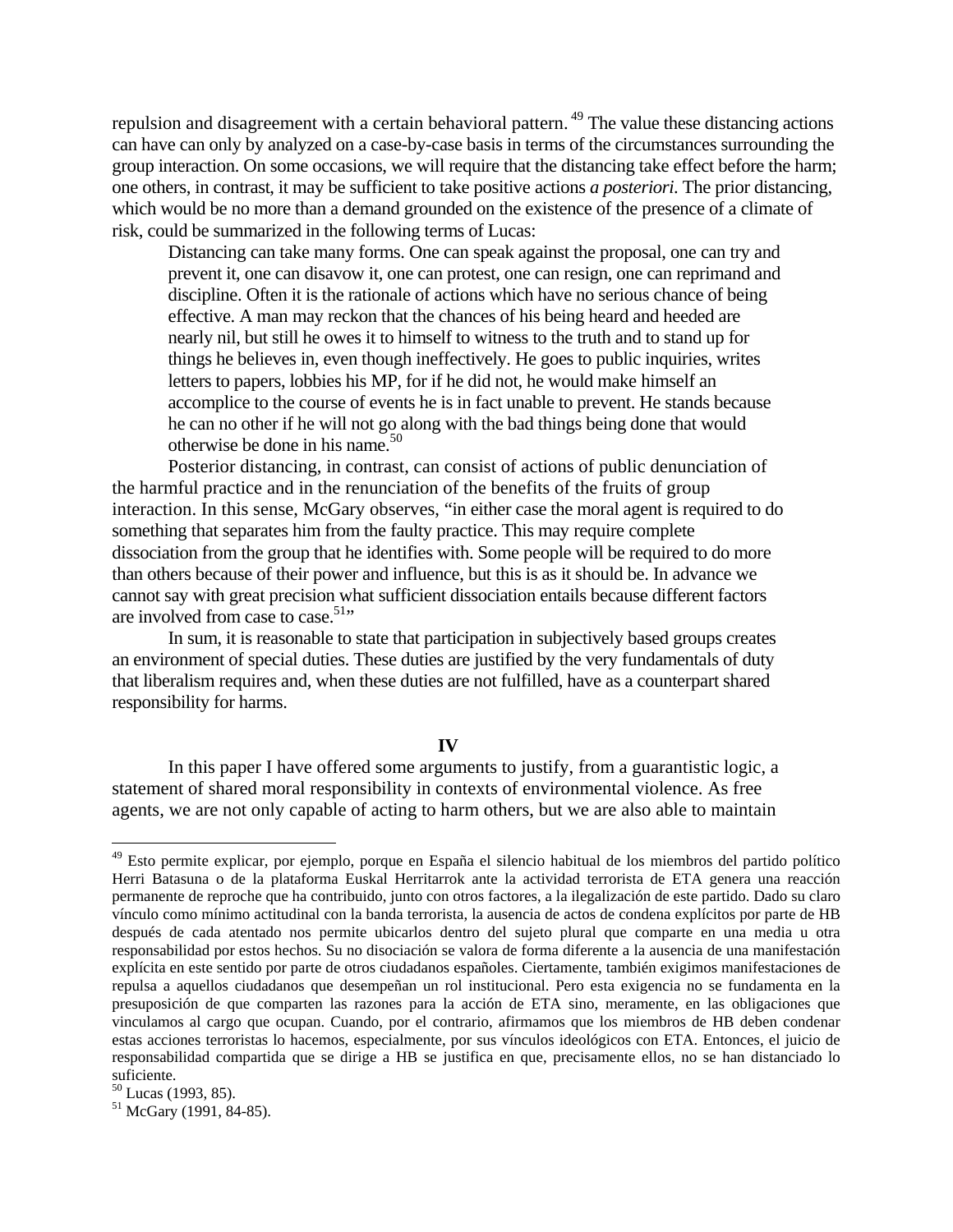attitudes and choose social attachments that end up harming others. In a society in which individuals are not isolated, and in which all deserve equal consideration and respect, shared responsibility is a just price for our freedom. I believe that liberalism will be enriched by taking seriously the ethical importance of our shared attitudes and by paying attention to the harms we create together. There is no doubt that this change, being internalizable as a code of conduct, could have a significant motivating effect; it would make us more cautious in our social interactions. But I will also attempt to emphasize here that morally justifying the possibility of reproaching someone for other than intentional actions themselves offers a new point in the game for raising the question of juridical responsibility.

 Obviously, a moral statement of shared responsibility will never be easily translatable into juridical terms, nor is it the intention of this paper to show how exactly it would be translated. Furthermore, we can also question whether law is the ideal instrument for stopping situations of environmental violence. In spite of these considerations, the thesis I have developed could lead us to justify some nonconventional juridical features or to reconsider the reach of other, more conventional ones.

 In schematic form: On one hand, if we accept that our participation in certain groups can generate special positive duties, related to duties of care and distancing, it would make sense to adopt a new perspective on the juridical devaluation of some omissions. To take one example, this is what happens with an omission like the failure of political organizations like Herri Batasuna in Spain to condemn terrorist attacks, though those organizations have clear attitudinal connections with terrorist organizations. The legitimacy of the idea that this omission carries with it juridical consequences comes from the idea that those who approve the reasoning of terrorists have not distanced themselves sufficiently.

 On the other hand, and with the reservation that criminal law may be an adequate mechanism for stopping the harms related to environmental violence, we can also justify some modalities of illicit danger, denominated "abstract," as long as they follow a guarantistic logic.  $52$  As is known, these mechanisms make it possible for the state to intervene before not only a harm occurs, but also before a good legal system is endangered.<sup>53</sup> As I understand it, if we admit the general dangerousness of certain attitudes, when shared, that is a reason to interfere in these ideological environments – even when it is not possible to prove that a real risk of harm exists – to avoid to possibility that those attitudes could generate a climate conducive to the transformation of thoughts into harmful actions. How far can these methods go without sacrificing liberal principles is a difficult question to answer, but that should not keep us from taking them seriously as a legitimate instrument for dealing with environmental violence.

<sup>&</sup>lt;sup>52</sup>Obviamente, la proporcionalidad de la consecuencia jurídica prevista será siempre un elemento básico para valorar la corrección de una medida jurídica.<br><sup>53</sup> En España, uno de los delitos de peligro abstracto más controvertidos es el previsto en el artículo 607.2 del

Código Penal de 1995. Reza así: "La difusión por cualquier medio de ideas o doctrinas que nieguen o justifiquen los delitos ... (de genocidio), o pretendan la rehabilitación de regímenes o instituciones que amparen prácticas generadoras de los mismos, se castigará con la pena de prisión de uno a dos años". A esta figura también responden la apología al terrorismo (art. 578), la ilicitud de las asociaciones que promuevan la discriminación (515.5) o, fuera ya del marco penal, algunas de las previsiones para la ilegalización de un partido político de la también muy controvertida LOPP de 2002.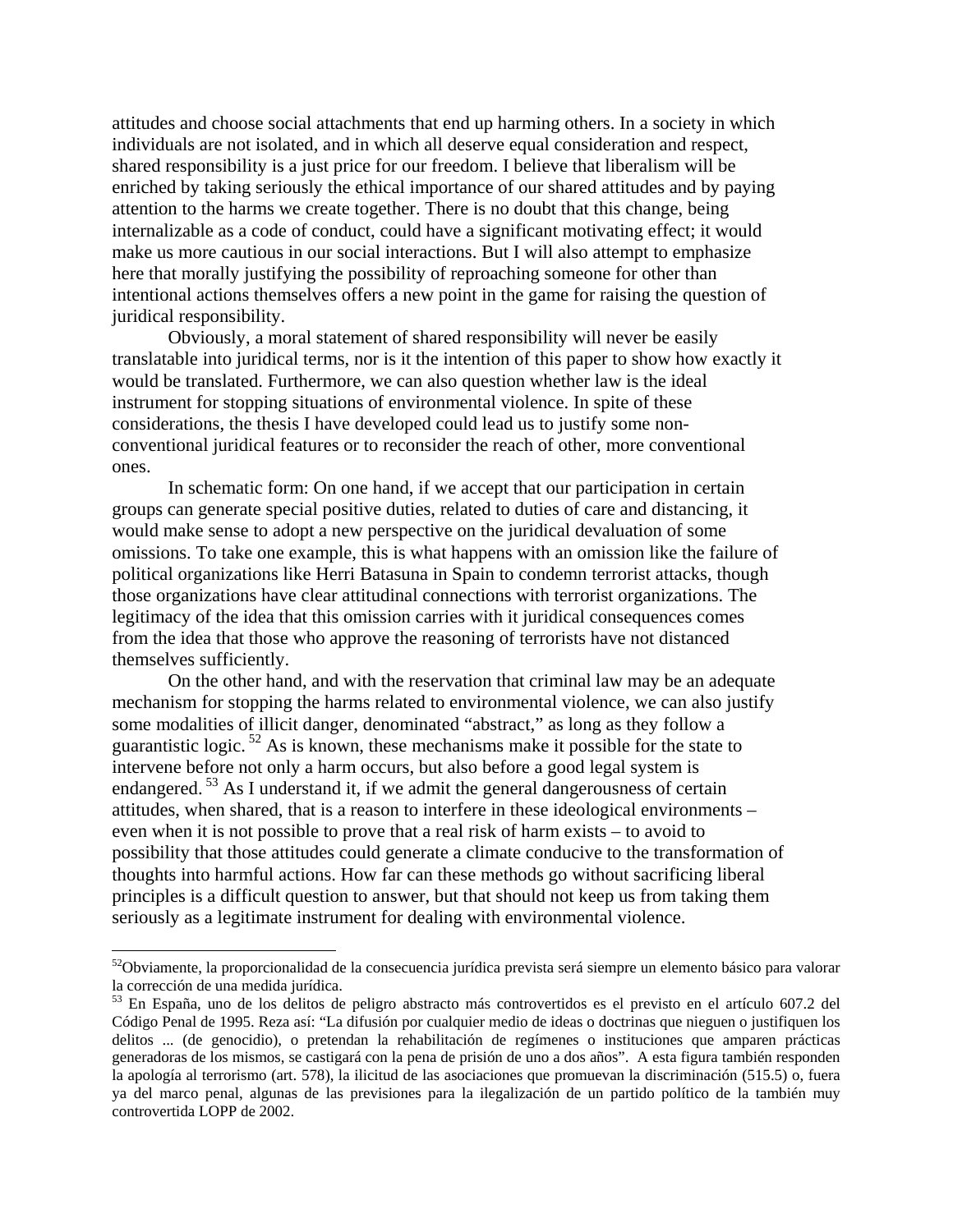Finally, moral arguments in favor of shared responsibility could be translated juridically through the adoption of a different version than the strictly individual model when we evaluate certain conduct. We have a clear example in what has been denominated "cumulative illegalities."<sup>54</sup> Here, individual conduct that, in and of itself, is not juridically relevant or harmful, acquires relevance when it appears that the reiteration of this type of conduct across a broad group can create harmful results. Paying attention to what we can cause in groups allows us to see every individual act through another lends. Give that these illegalities have been thought of in terms of their large-scale harms like those related to the ecosystem, we might ask the following: if we are disposed to accept the creation of cumulative illegalities to protect the environment, would it not be even more justified to accept them when what is at stake are harms to persons? Would it not be shocking that, adopting this perspective, we were to prohibit throwing a can in a river but it did not seem legitimate, in contrast, to do the same in a case like that of xenophobic expressions?

 Certainly, the methods I have mentioned are unpopular and would be received with reticence on the part of a broad liberal sector. And the reason for this reticence is not so much in the idea of harm as in the value placed upon freedom of expression and association in a democratic society. Liberalism has traditionally authorized extraordinary protection for freedom of expression as a fundamental value and as a mechanism for assuring political participation, cultivating tolerance, and having greater access to the truth. But, does this principle deserve this much protection?

 Few would deny that freedom of expression is a very valuable good in a democratic society, but it is not so clear that the liberal position should accord this aspect of individual liberty a value much higher than that of other aspects of individual liberty or that that of other basic principles. Sometimes, the strict safeguarding of this principle is a response to the fear of the consequences that could result from its restriction, for example, that the state might censor for its own benefit, quieting those who disagree with the party line. For many, according predominant value to the freedom of expression can keep this from happening. Nevertheless, since mechanisms for dealing with the arbitrary use of power or a dictatorship of the majority can be developed, this is not a solid argument for the preeminence of this standard.

 Freedom of expression is one of the pillars sustaining the growth of a genuine liberal democracy, and that explains the attention that has been paid to it in this work. To become a free community of equals, we should guarantee that all individuals can be heard, that there will be no people that lack a voice. Respecting the right to express oneself is indispensable to secure the effective inclusion of all in the collective project. Now then, when a society, thanks to instruments like freedom of expression, reaches this quantitative level of participation, it also begins to be prepared for a qualitative jump-start in its conception of what a community demands of free and equal people. Once we have guaranteed that all can participate, we can change our focus to the question of the quality of this participation as a debate between people who deserve equal consideration and respect. From this new perspective, mere expression no longer appears so sacrosanct and it becomes legitimate to evaluate discourses based on their indirect results. Thus, in the same way that, following on Rawls, in a more egalitarian society more priority can be give to the first principle of justice, it would be reasonable to state that in a society in which all have a voice, it is legitimate to

<sup>54</sup>Por ejemplo, Silva (1999, 108 y 105-113). En el contexto moral véanse Parfit (1984, 67-73), Scheffler (1995, 225 y 229), Fishkin (1982, 106-107, 127 y 148).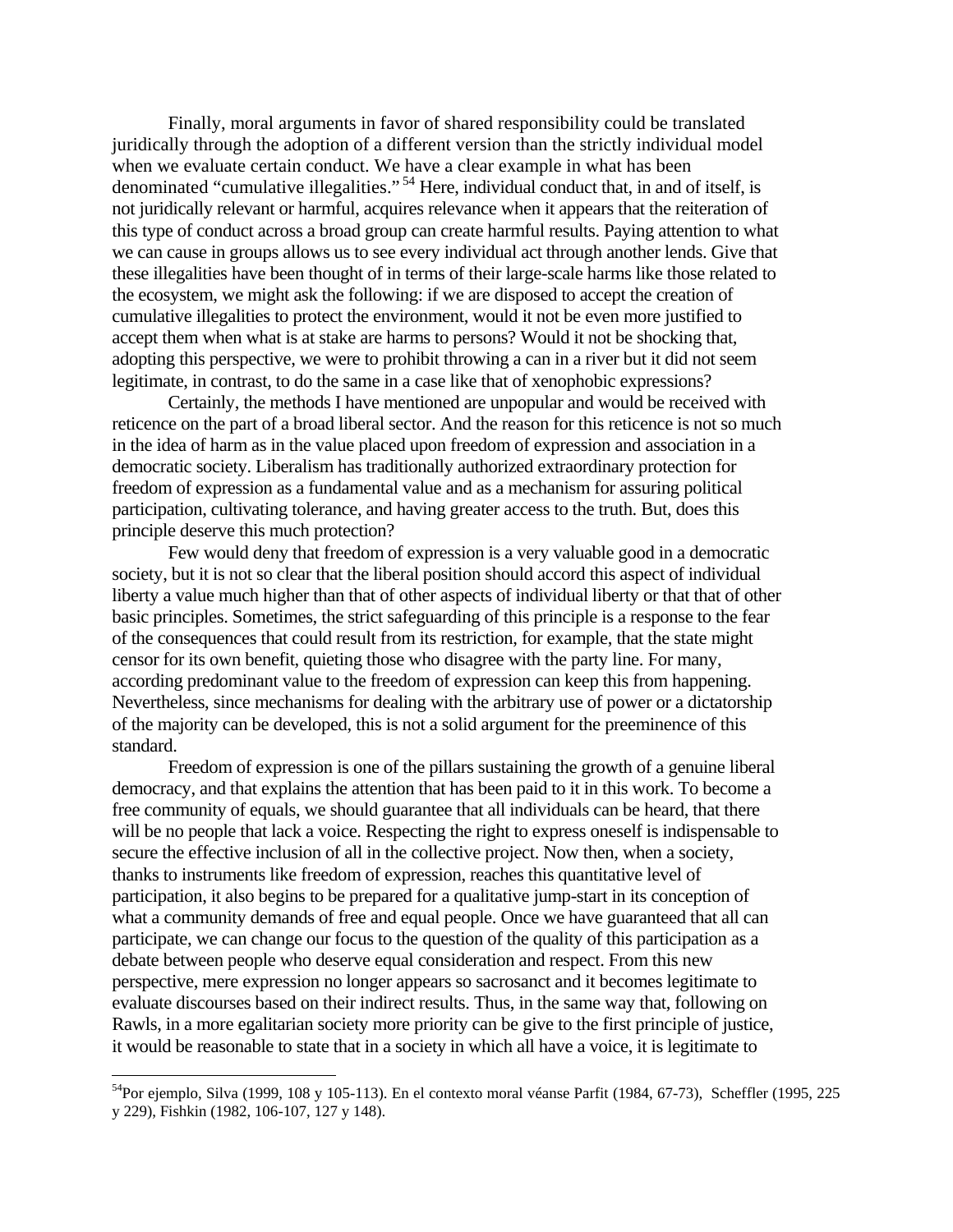reconsider the role of freedom of expression. Some liberals, using different argumentative strategies, have followed this line and have accorded greater weight to the ideas of liberty and equality. Owen Fiss, for example, speaks of the silencing effect that expression can have and proposes the possibility that a state, still a friend of liberty, could limit some voices to protect the quality of others. From a perspective such as that one, it seems legitimate to broaden the framework of individual responsibility in contexts of environmental violence. Certainly, the price is not too high. 55

# **WORKS CITED**

Adams, R. (1985), "Involuntary Sins", *Philosophical Review*, v. 94, n. 1, 3-31.

Arendt, H. (1964), *Eichmann in Jerusalem. A Report on the Banality of Evil*, Penguin Books, Londres.

Arendt, H. (1992), "Organized Guilt and Universal Responsibility" en May, L. y Hoffman, S. (edts), *Collective Responsibility*, Rowman & Littlefield Publishers, Maryland, 273-283.

Audi, R. (1991), "Responsible Action and Virtuous Character", *Ethics*, v. 101, n. 2, 312-321.

Beck, U., (1998), *La sociedad del riesgo*, Paidós, Barcelona.

Berlin, I., (1988), *Cuatro Ensayos sobre la Libertad*, Alianza Universidad, Madrid (trad. B. Urrutia, J. Bayón y N. Rodríguez).

Blum, L. (1988), "Gilligan and Kohlberg: Implications for Moral Theory", *Ethics*, 98/3, 828-836.

Bovens, M., (1998), *The Quest for Responsibility. Accountability and Citizenship in Complex Organisations*, Cambridge University Press, Cambridge.

Feinberg, J. (1988), *Harmless Wrondoing. The Moral Limits of Criminal Law*, *volume IV*, Oxford University Press.

Feinberg, J. (1992), "Collective Responsibility (Another Defense)", en May, L. y Hoffman, S. (eds), *Collective Responsibility*, Rowman & Littlefield Publishers, Maryland, 53-76.

Ferrajoli, L. (1999), *Derechos y garantías. La ley del más débil*, Trotta, Madrid.

Fischer, J. y Ravizza, M., (1998), *Responsibility and Control. A Theory of Moral Responsibility*, Cambridge University Press, Cambridge.

Fishkin, J., (1982), *The Limits of Obligation*, Yale University Press, New Haven.

Fiss, O., (1996), *Liberalism Divided*, Westview Press, Boulder.

Fiss, O., (1999), *La ironía de la libertad de expresión*, Gedisa, Barcelona.

Frankfurt, H. (1986b), "Alternate Possibilities and Moral Responsibility", en

Fischer, J. (ed.), *Moral Responsibility*, Cornell University Press, Ithaca, 143-152.

French, P., (1992), *Responsibility Matters*, University Press of Kansas, Kansas.

Glover, J. (1970), *Responsibility*, Rouledge & Kegan Paul, Londres.

Glover, J. (1999), Humanity. A Moral History of the Twentieth Century, Jonathan Cape, Londres.

Hampshire, S. (1989), *Innocence and Experience*, Harvard University Press, Cambridge, Massachussetts.

Hart, H. (1984), "Are There Any Natural Rights?", en Waldron, J. (ed.), *Theories of Rights*, Oxford University Press, 77-90.

<sup>55</sup> Fiss (1996, 4-5; 1999, 11-14, 85-87 y 116-117).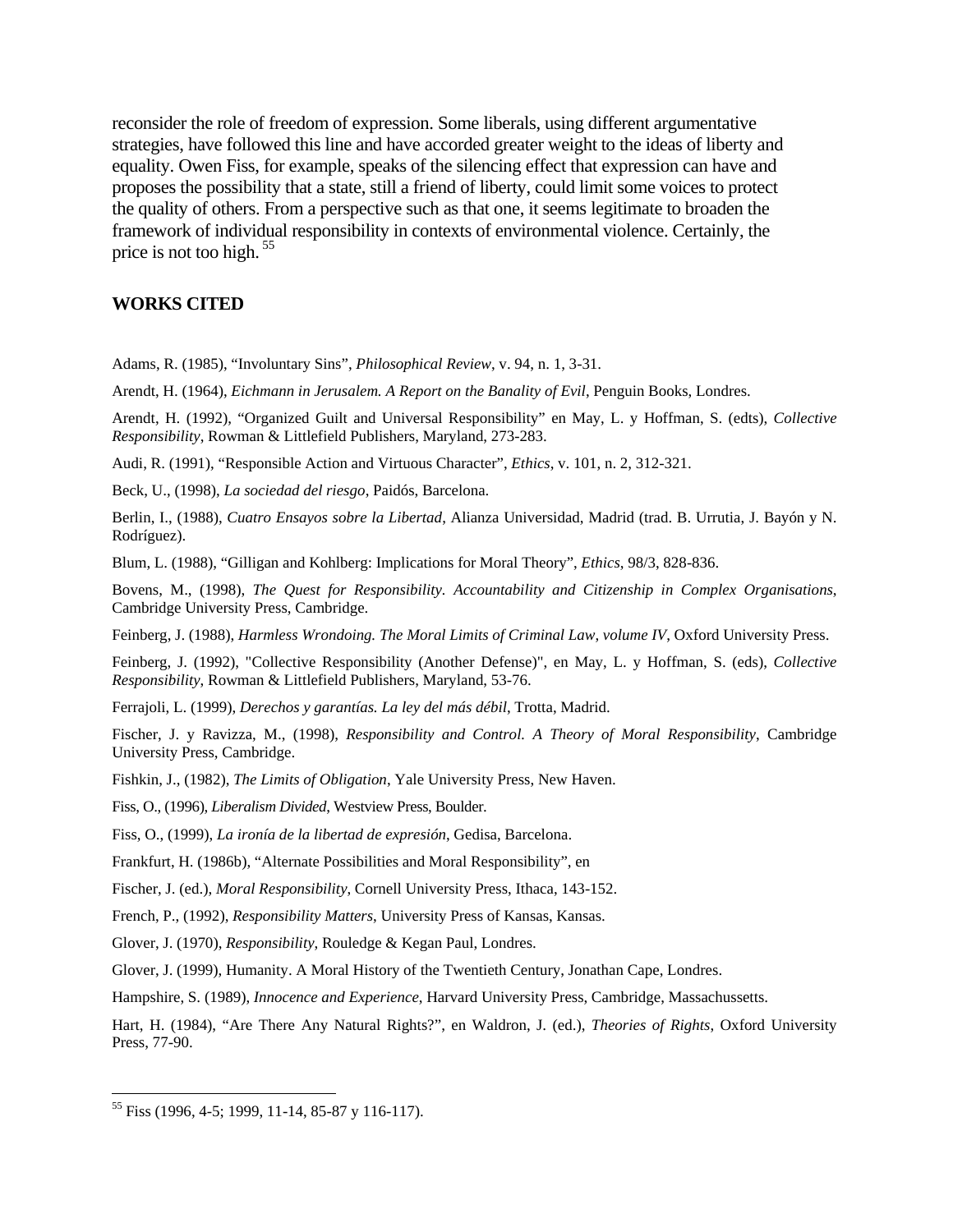Honoré, T. (1999), *Responsibility and Fault*, Hart Publishing, Oxford. Jaspers, K. (1948), *The Question of German Guilt*, Greenwood Press, Westport (trad. E.B. Ashton).

Jaspers, K. (1948), *The Question of German Guilt*, Greenwood Press, Westport (trad. E.B. Ashton).

Jonas, H., (1984), *The Imperative of Responsibility. In Search of an Ethics for the Technological Age*, The University of Chicago Press, Chicago.

Kant, I. (1996), "Groundwork of the Metaphysics of Morals", en *Practical Philosophy*, The Cambridge Edition of the Works of Immanuel Kant, Cambridge University Press, Cambridge, 43-108.

Kelsen, H. (1953), "Théorie du droit international public", Recueil des Cours de l'Académie de Droit International de La Haie, 84, III, 5-203.

Kelsen, H. (1979), *Teoría pura del Derecho*, Universidad Nacional Autónoma de México, (trad. R. Vernengo). Lucas, J.R., (1993), *Responsibility*, Clarendon Press, Oxford.

MacIntyre, A. (1985), *After Virtue. A Study in Moral Theory*, Duckworth, Londres.

Mackie, J. (1977), *Ethics. Inventing Right and Wrong*, Penguin Books, Londres.

May, L. (1992b), "Metaphysical Guilt and Moral Taint", en May, L. y Hoffman, S. (edts), *Collective Responsibility*, Rowman & Littlefield Publishers, Maryland, 239-254).

May, L., (1992a), *Sharing Responsibility*, The University of Chicago Press, Chicago.

McGary, H. (1992), "Morality and Collective Responsibility" en May, L. y Hoffman, S. (edts), *Collective Responsibility*, Rowman & Littlefield Publishers, Maryland, 77-87.

Mendoza, B., (2001), *El derecho penal en la sociedad del riesgo*, Civitas, Madrid.

Nagel, T. (1995), "The Problem of Autonomy", en O'Connor, T. (ed.), *Agents, Causes, and Events. Essays on Indeterminism and Free Will*, Oxford University Press, Oxford.

Nino, C.S. (1989), *Ética y derechos humanos. Un ensayo de fundamentación*, Astrea, Buenos Aires.

Oakley, J. (1992), *Morality and Emotions*, Rouledge, Londres.

Parfit, D., (1984), *Reasons and Persons*, Clarendon Press, Oxford.

Rawls, J. (1971), *A Theory of Justice*, The Belknap Press of Harvard University Oress, Cambridge (Massachusetts).

Sabini, J. Y Silver, M. (1987), "Emotions, Responsibility and Character", en Schoeman, F. (ed.), *Responsibility, Character and the Emotions. New Essays in Moral Psychology,* Cambridge University Press, Cambridge, 165-175.

Scheffler, S., (1995), "Individual Responsibility in a Global Age", *Social Philosophy and Policy*, v. 12, n. 1, 219- 236.

Sherman, N. (1997), *Making a Necessity of Virtue*, Cambridge University Press, Cambridge.

Sherman, N. (1999), "Taking Responsibility for our Emotions", en Frankel, E., Miller, F. y Jeffrey, P. (edts.), *Responsibility*, Cambridge University Press, Cambridge.

Silva, J., (1999), *La expansión del Derecho Penal. Aspectos de la política criminal en las sociedades postindustriales*, Cuadernos Civitas, Madrid.

Stocker, M. (1987), "Duty and Friendship: Towards a Synthesis of Gilligan's Constrastive Moral Concepts", en Kittay, E. y Meyers, D. (eds.) *Women and Moral Theory*, Rowman and Littlefield, Savage.

Stocker, M. y Hegeman, E. (1996), *Valuing Emotions*, Cambridge University Press, 1996.

Strawson, P. (1993), "Freedom and Resentment", en Fischer, J. y Ravizza, M. (eds.), *Perspectives on Moral Responsibility*, Cornell University Press, Ithaca, 45-66.

Taylor, Ch. (1991), *The Ethics of Authenticity*, Harvard University Press, Cambridge, Massachusetts.

Tronto, R. (1989), *Feminist Thought: A Comprehensive Introduction*, Westview Press, Boulder.

Williams, B. (1976), "Morality and Emotions", en *Problems of the Self*, Cambridge University Press, Cambridge.